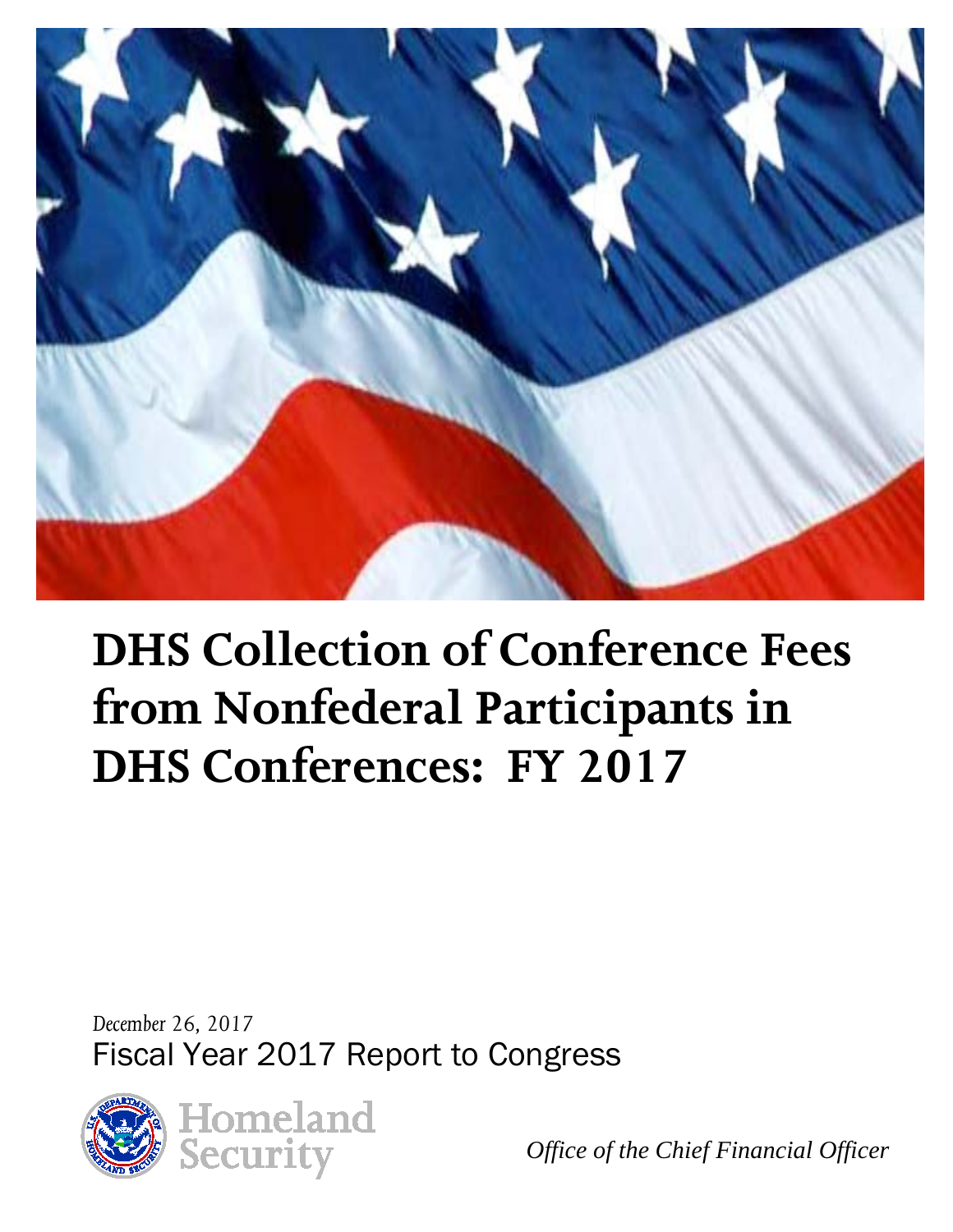### Message from the Office of the Chief Financial Officer

#### December 26, 2017

I am pleased to present the following report, "DHS Collection of Conference Fees from Nonfederal Participants in DHS Conferences," which has been prepared by the Office of the Chief Financial Officer.

The report was compiled pursuant to legislative language in Section 554 of the Fiscal Year (FY) 2010 Department of Homeland Security Appropriations Act (P.L. 111-83). This report covers the period from October 1, 2016, through September 30, 2017.



Pursuant to congressional requirements, this report is being provided to the following Members of Congress:

> The Honorable John R. Carter Chairman, House Appropriations Subcommittee on Homeland Security

The Honorable Lucille Roybal-Allard Ranking Member, House Appropriations Subcommittee on Homeland Security

The Honorable John Boozman Chairman, Senate Appropriations Subcommittee on Homeland Security

The Honorable Jon Tester Ranking Member, Senate Appropriations Subcommittee on Homeland Security

If you have any questions, please do not hesitate to contact me at (202) 447-5751.

Sincerely,

**Stacy Marcott** Deputy Chief Financial Officer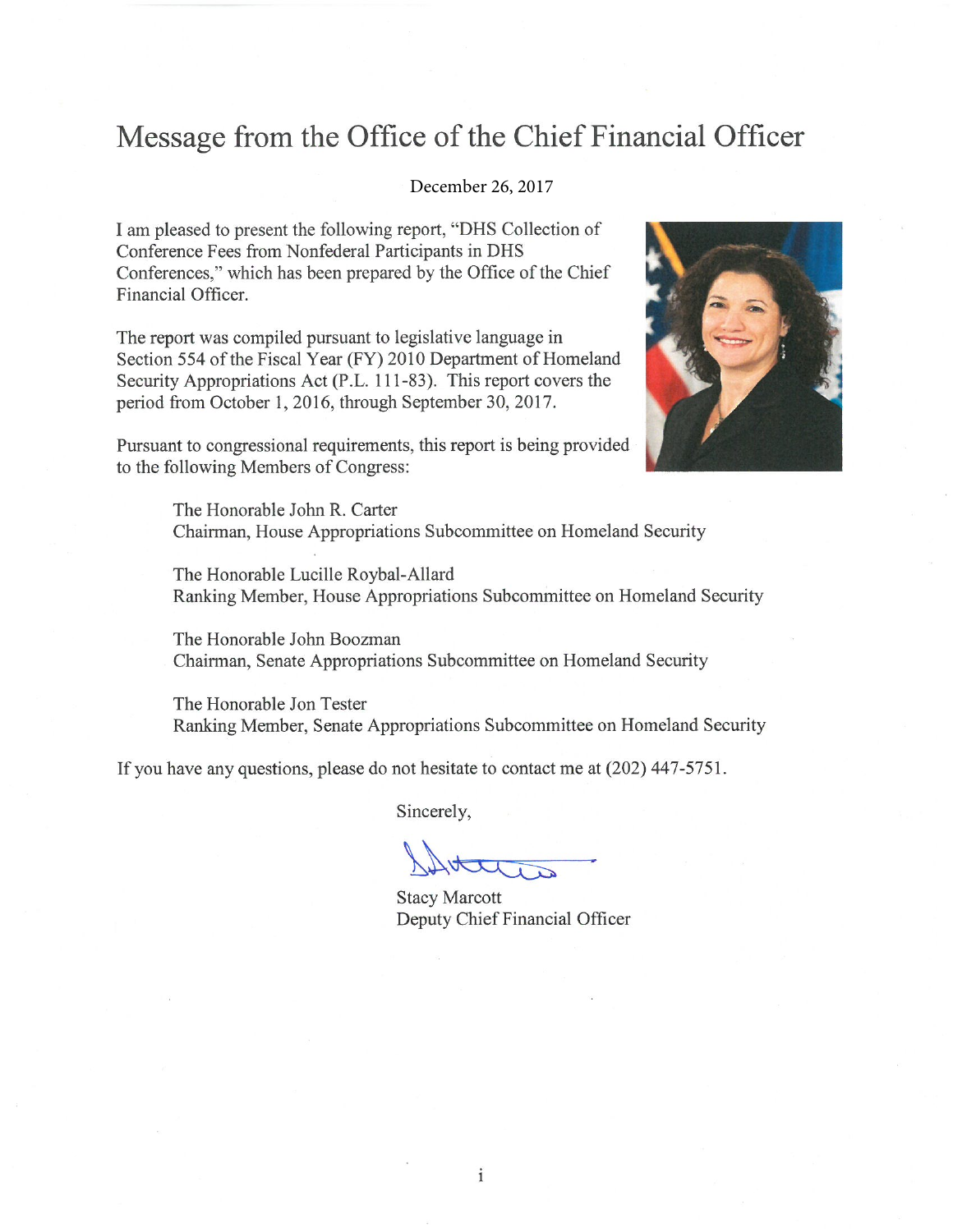# Executive Summary

 nonfederal participants were charged to attend. The three conferences were conducted at a total In FY 2017, U.S. Customs and Border Protection sponsored three conferences for which cost of \$474,348, and nonfederal participants were charged \$276,973.

A detailed breakdown of this event is provided in the data report below.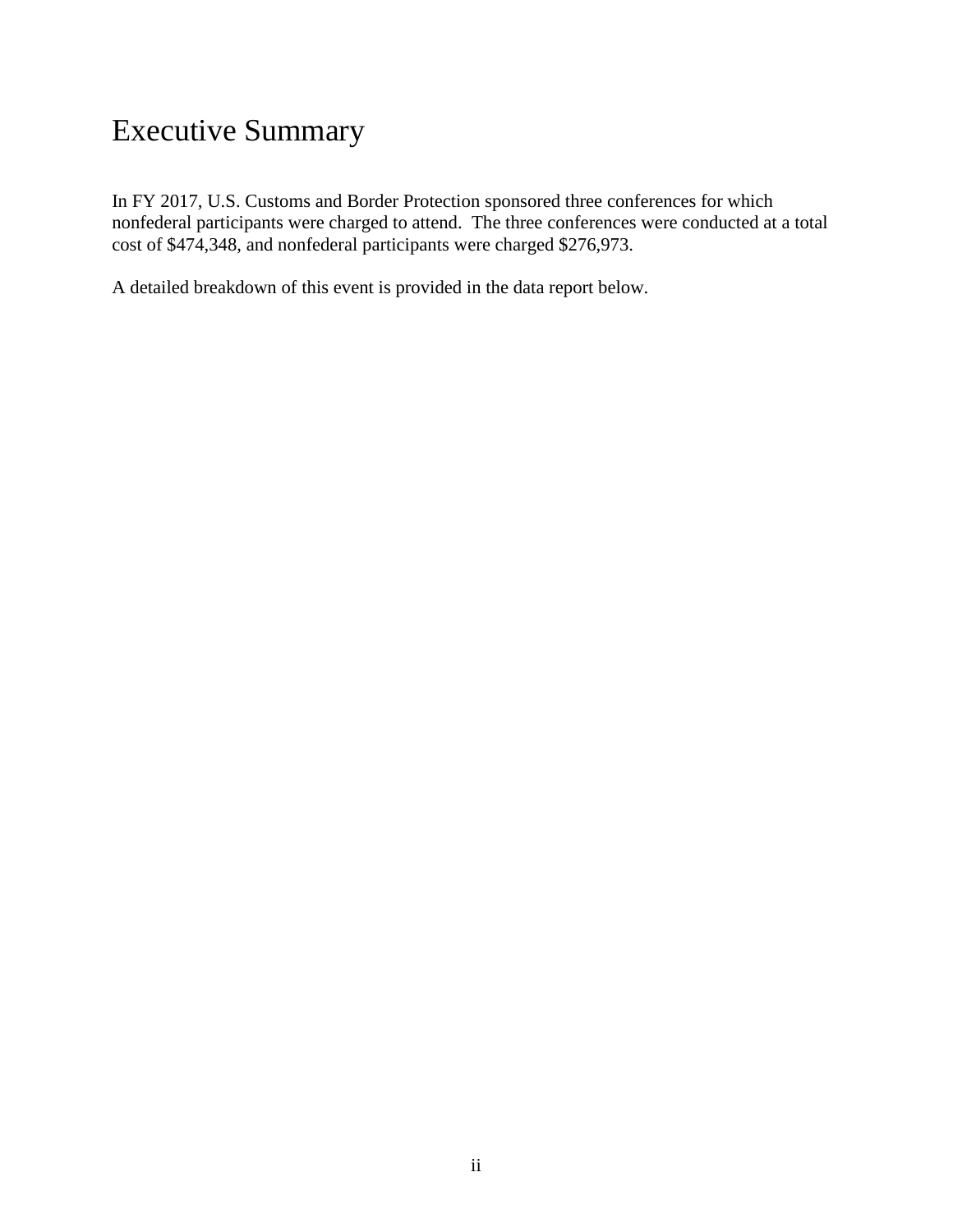

# **DHS Collection of Conference Fees** from Nonfederal Participants in DHS Conferences: FY 2017

# **Table of Contents**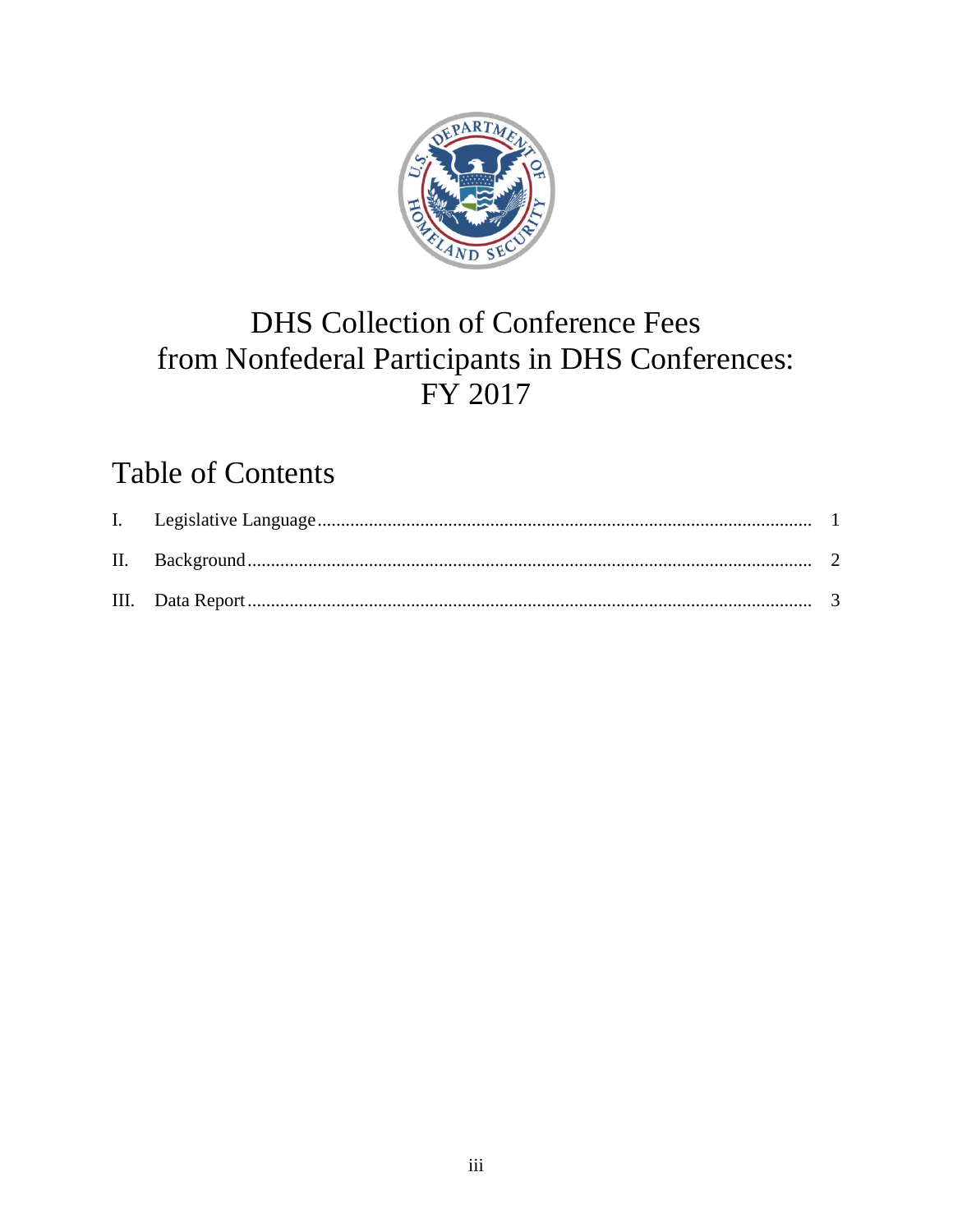### <span id="page-4-0"></span>I. Legislative Language

This report is in response to the reporting requirements set forth in Section 554 of the Fiscal Year (FY) 2010 Department of Homeland Security (DHS) Appropriations Act (P.L. 111-83), which states:

 seminar, exhibition, symposium, or similar meeting are paid and shall be available to pay the costs of the Department of Homeland Security with respect to the Security with respect to the conference, the amount of such excess shall be For fiscal year 2010 and thereafter, the Secretary of Homeland Security may collect fees from any non-Federal participant in a conference, seminar, exhibition, symposium, or similar meeting conducted by the Department of Homeland Security in advance of the conference, either directly or by contract, and those fees shall be credited to the appropriation or account from which the costs of the conference, conference or to reimburse the Department for costs incurred with respect to the conference: Provided, That in the event the total amount of fees collected with respect to a conference exceeds the actual costs of the Department of Homeland deposited into the Treasury as miscellaneous receipts: Provided further, That the Secretary shall provide a report to the Committees on Appropriations of the Senate and the House of Representatives not later than January 5, 2011, providing the level of collections and a summary by agency of the purposes and levels of expenditures for the prior fiscal year, and shall report annually thereafter.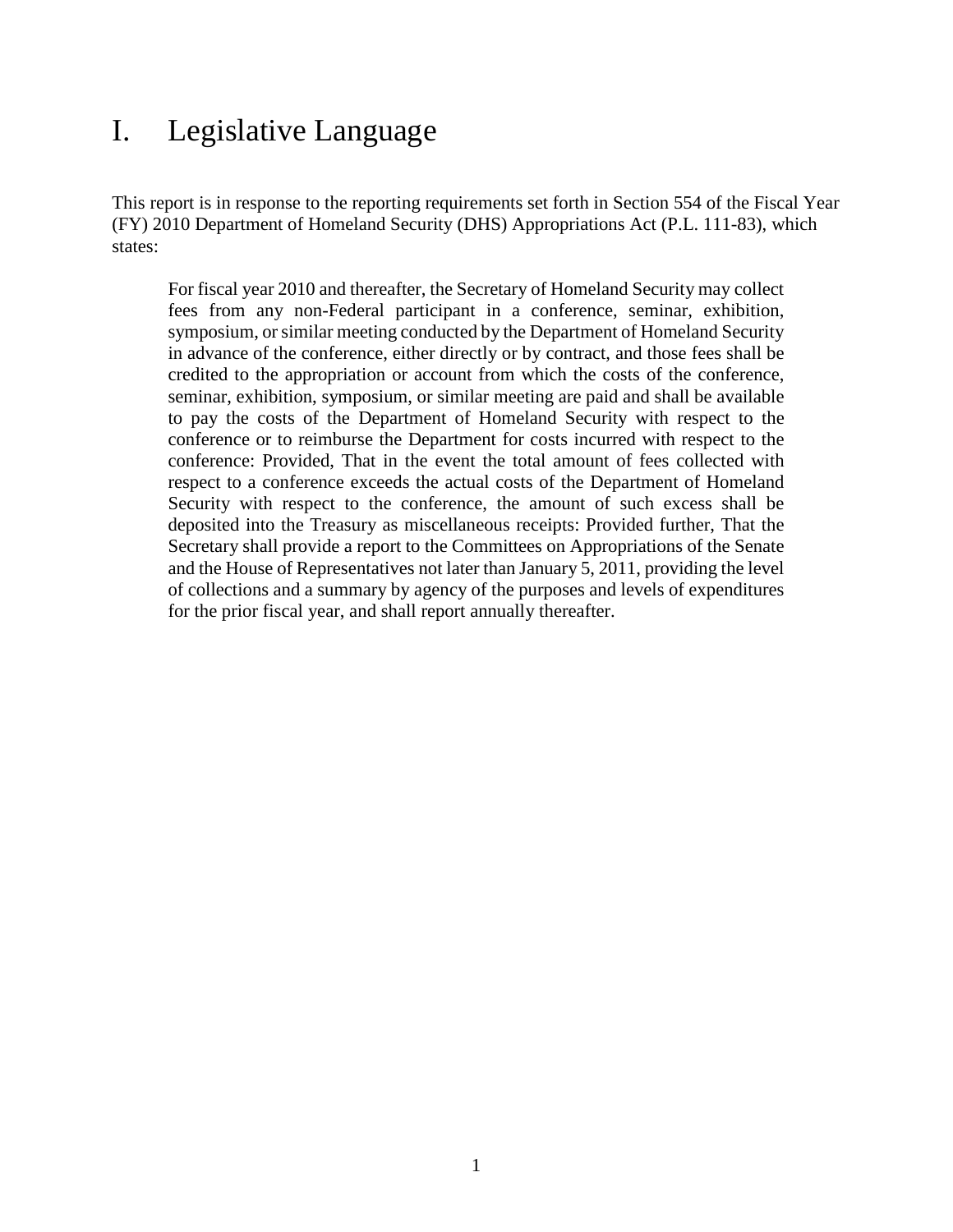## <span id="page-5-0"></span>II. Background

 the Department of Treasury, if any (i.e., fees collected from nonfederal participants that The enclosed report provides information on the number of Department-sponsored conferences at which nonfederal participants were charged a fee to attend. The information was collected from DHS Components, which reported conferences that they sponsored at which nonfederal participants were charged fees to offset the conference costs. For each such event, the Components provided the total amount of fees collected from nonfederal participants (and federal participants, if any), the total conference-related costs, and the amount of fees returned to exceeded the conference costs).

This information is aggregated and incorporated into the enclosed data report.